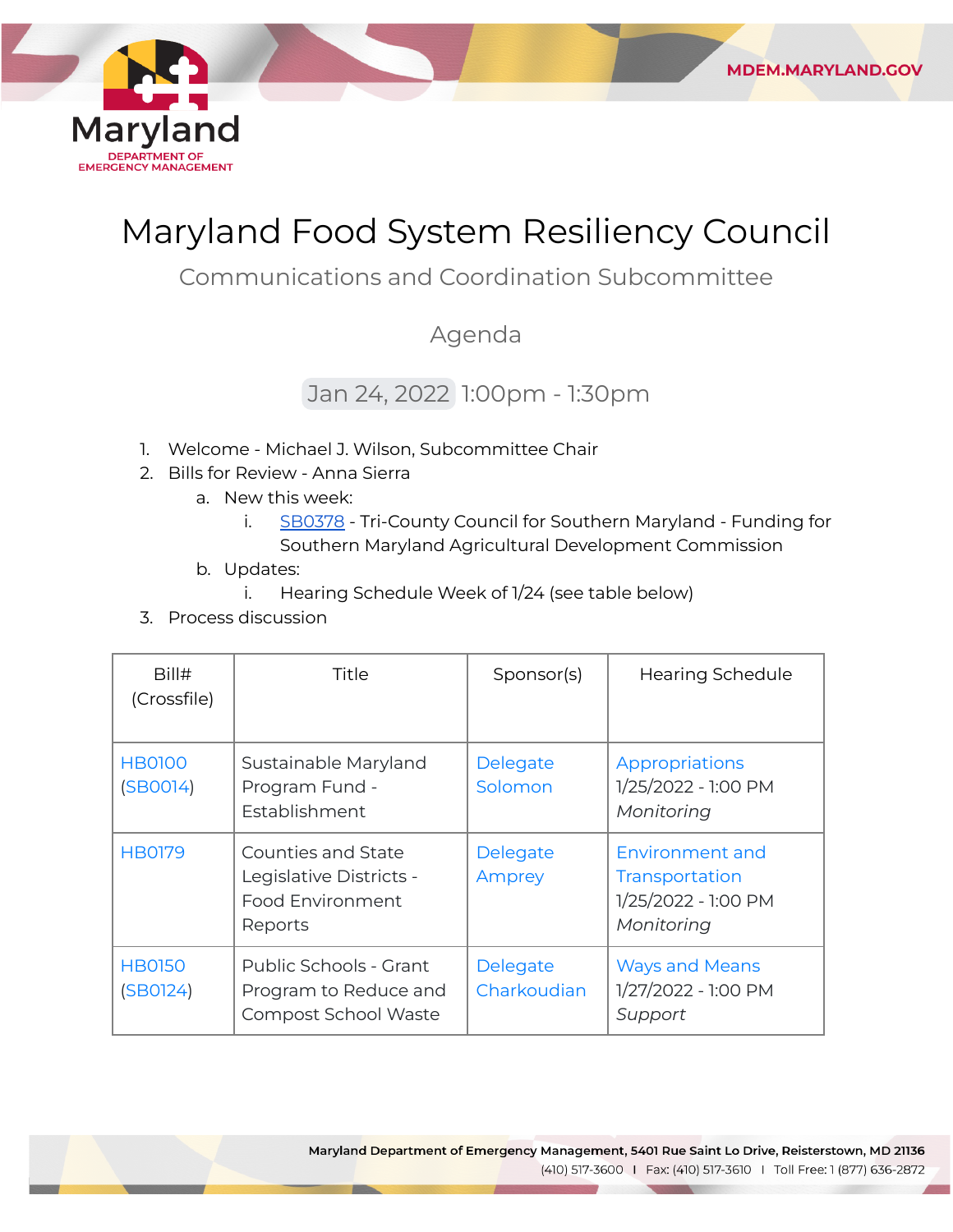

Maryland **DEPARTMENT OF EMERGENCY MANAGEMENT** 

#### **2022 Legislation Full List**

## **NO POSITION**

| Bill/<br><b>Chapter</b><br>(Cross/<br><b>Chapter)</b> | <b>Title</b>                                                                                                             | <b>Sponsor</b>  | <b>Committees &amp;</b><br><b>Hearings</b> | <b>Notes</b>     |
|-------------------------------------------------------|--------------------------------------------------------------------------------------------------------------------------|-----------------|--------------------------------------------|------------------|
| SB0378                                                | Tri-County Council for<br>Southern Maryland - Funding<br>for Southern Maryland<br>Agricultural Development<br>Commission | Senator Jackson | <b>Budget and Taxation</b>                 | New Week of 1/24 |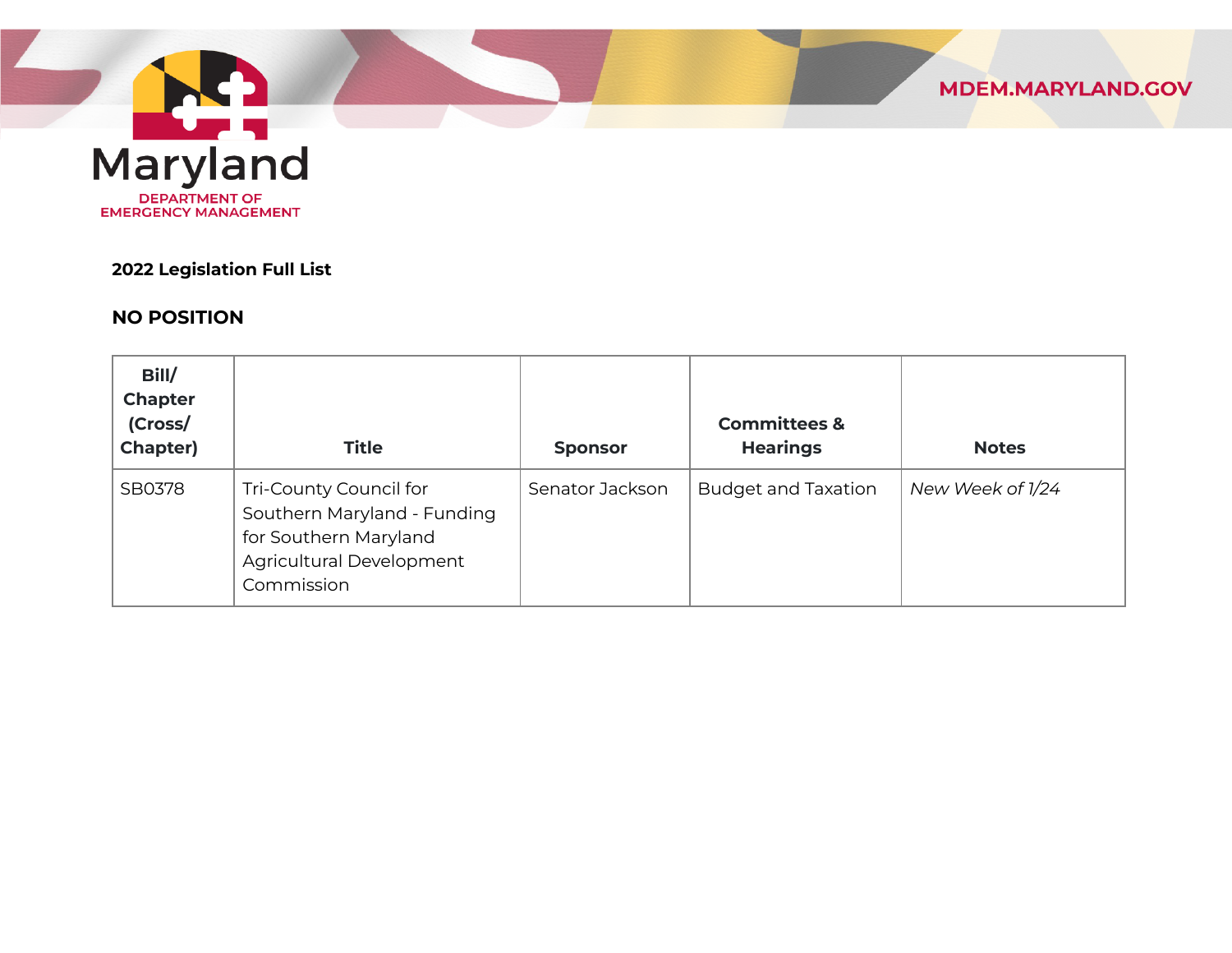Maryland **DEPARTMENT OF** EMERGENCY MANAGEMENT

#### **SUPPORT**

| Maryland Farms and Families                                                                                                                                                         |                                                  |                                                                                                                                       | <b>Notes</b>                                                                       |
|-------------------------------------------------------------------------------------------------------------------------------------------------------------------------------------|--------------------------------------------------|---------------------------------------------------------------------------------------------------------------------------------------|------------------------------------------------------------------------------------|
| Fund, Maryland Food and<br><b>Agricultural Resiliency</b><br>Mechanism Grant Program,<br>and Maryland Farm-to-School<br>Meal Grant Pilot Program -<br>Alterations and Establishment | Delegate<br>Charkoudian<br><b>Senator Hester</b> | House<br><b>Environment and</b><br>Transportation<br>1/19/2022 - 1:00 PM<br><b>Ways and Means</b><br>Senate<br>Education, Health, and | Heather testified on<br><b>HB147</b><br>Michael J. will testify on<br><b>SB121</b> |
|                                                                                                                                                                                     |                                                  | <b>Environmental Affairs</b><br>1/25/2022 - 1:30 PM                                                                                   |                                                                                    |
| Public Schools - Grant Program<br>to Reduce and Compost<br><b>School Waste</b>                                                                                                      | Delegate<br>Charkoudian<br>Senator               | House<br><b>Ways and Means</b><br>1/27/2022 - 1:00 PM                                                                                 |                                                                                    |
|                                                                                                                                                                                     |                                                  | Hettleman                                                                                                                             | Senate                                                                             |

MDEM.MARYLAND.GOV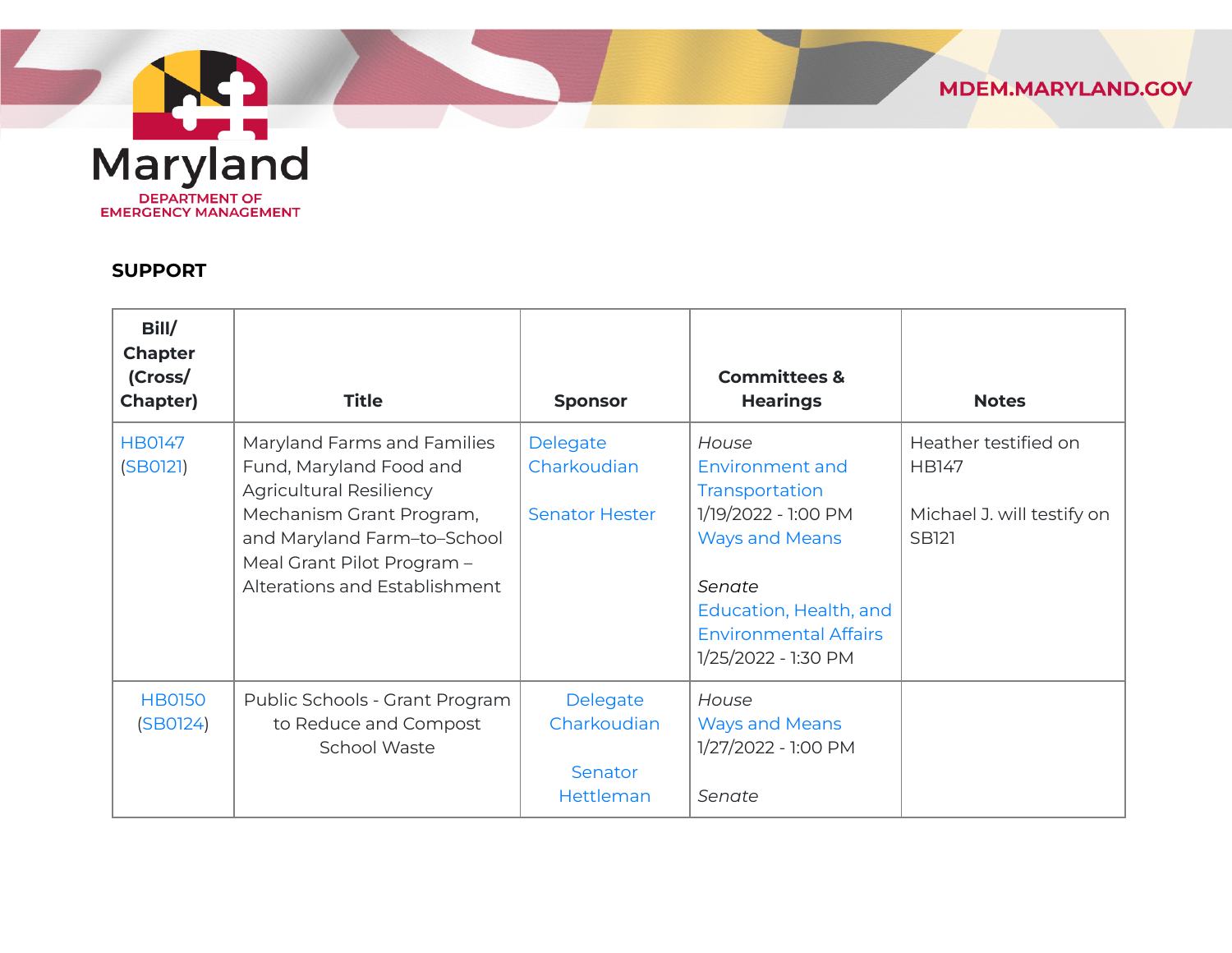

|        |                                                                                               |                       | Education, Health, and<br><b>Environmental Affairs</b> |  |
|--------|-----------------------------------------------------------------------------------------------|-----------------------|--------------------------------------------------------|--|
|        |                                                                                               |                       | 1/19/2022 - 1:00 PM                                    |  |
| SB0263 | <b>Health - Food Service Facilities</b><br>- Beverage Options With<br><b>Children's Meals</b> | <b>Senator Beidle</b> | Senate<br>Finance<br>2/03/2022 - 1:00 PM               |  |
|        |                                                                                               |                       |                                                        |  |

### **SUPPORT WITH AMENDMENTS**

None identified for amendments at this time.

## **OPPOSE**

None identified for opposition at this time.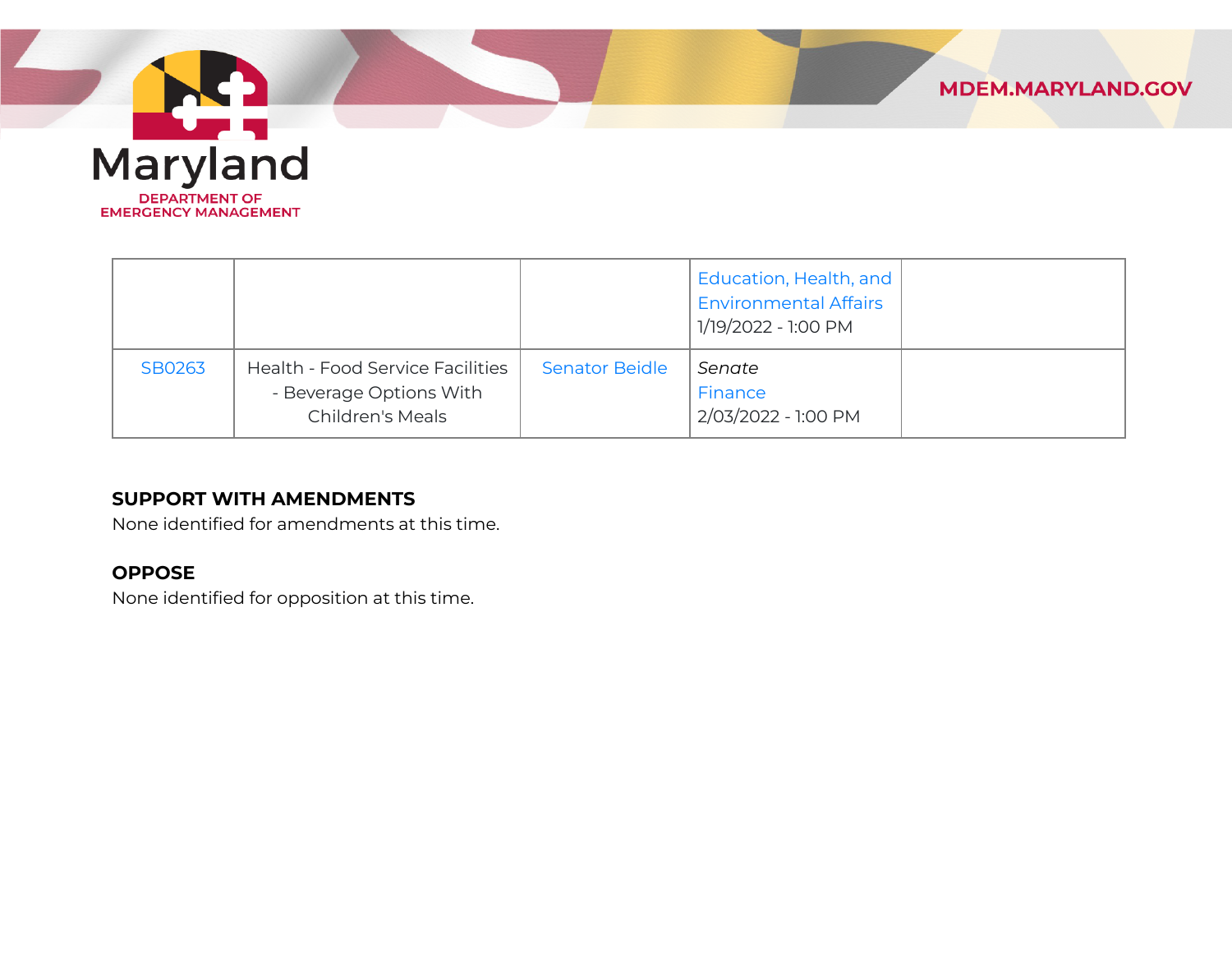

#### **MONITOR**

| <b>Bill/Cha</b><br>pter<br>(Cross/<br>Chapter) | <b>Title</b>                                                                 | <b>Sponsor</b>                                | <b>Org Committees &amp;</b><br><b>Hearings</b>                                                                     | <b>Notes</b> |
|------------------------------------------------|------------------------------------------------------------------------------|-----------------------------------------------|--------------------------------------------------------------------------------------------------------------------|--------------|
| <b>HB0031</b><br>(SB0256)                      | Maryland Energy<br>Administration - Resiliency<br>Hub Grant Program and Fund | Delegate<br>Charkoudian                       | House<br><b>Economic Matters</b><br>2/03/2022 - 1:00 PM                                                            |              |
| <b>HB0100</b><br>(SBOO14)                      | Sustainable Maryland Program<br>Fund - Establishment                         | Delegate<br>Solomon<br><b>Senator Elfreth</b> | House<br>Appropriations<br>1/25/2022 - 1:00 PM<br>Senate<br>Education, Health, and<br><b>Environmental Affairs</b> |              |
| <b>HB0156</b>                                  | Local Governments - Urban<br>Agricultural Incentive Zones -<br>Authorization | Delegate Queen                                | <b>Environment and</b><br>Transportation<br>1/19/2022 - 1:00 PM                                                    |              |

MDEM.MARYLAND.GOV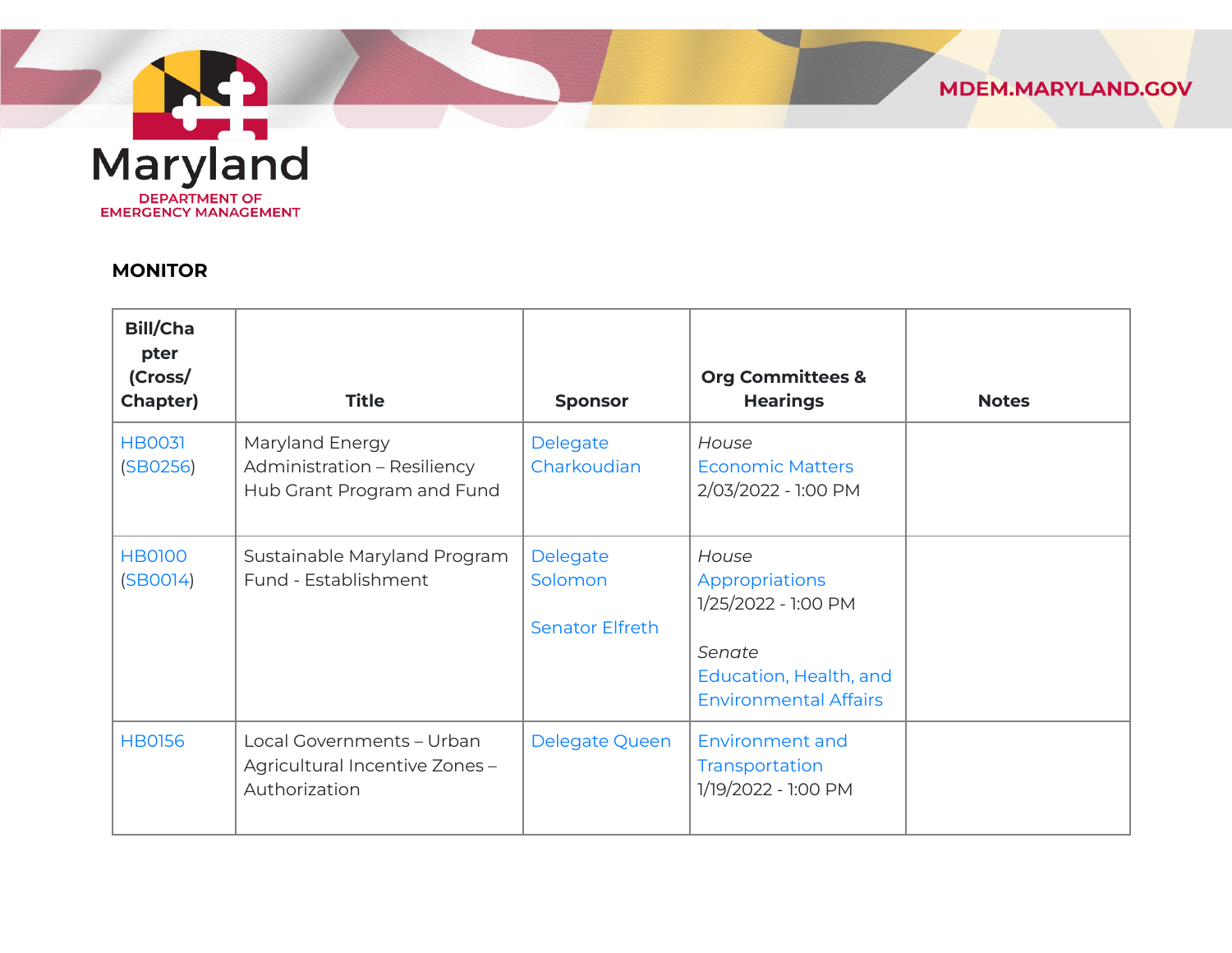

Maryland **DEPARTMENT OF EMERGENCY MANAGEMENT** 

| <b>HB0178</b>             | Public Health - Cottage Food<br><b>Businesses - Annual Revenues</b>         | Delegate Chang                                   | <b>Health and</b><br>Government<br><b>Operations</b><br>1/19/2022 - 2:50 PM                                                                                         |  |
|---------------------------|-----------------------------------------------------------------------------|--------------------------------------------------|---------------------------------------------------------------------------------------------------------------------------------------------------------------------|--|
| <b>HB0179</b>             | Counties and State Legislative<br>Districts - Food Environment<br>Reports   | Delegate<br>Amprey                               | <b>Environment and</b><br>Transportation<br>1/25/2022 - 1:00 PM                                                                                                     |  |
| <b>HB0184</b><br>(SB0229) | Environment - On-Farm<br><b>Composting Facilities - Permit</b><br>Exemption | <b>Delegate Shetty</b><br><b>Senator Gallion</b> | House<br><b>Environment and</b><br>Transportation<br>2/02/2022 - 1:00 PM<br>Senate<br>Education, Health, and<br><b>Environmental Affairs</b><br>1/25/2022 - 1:30 PM |  |